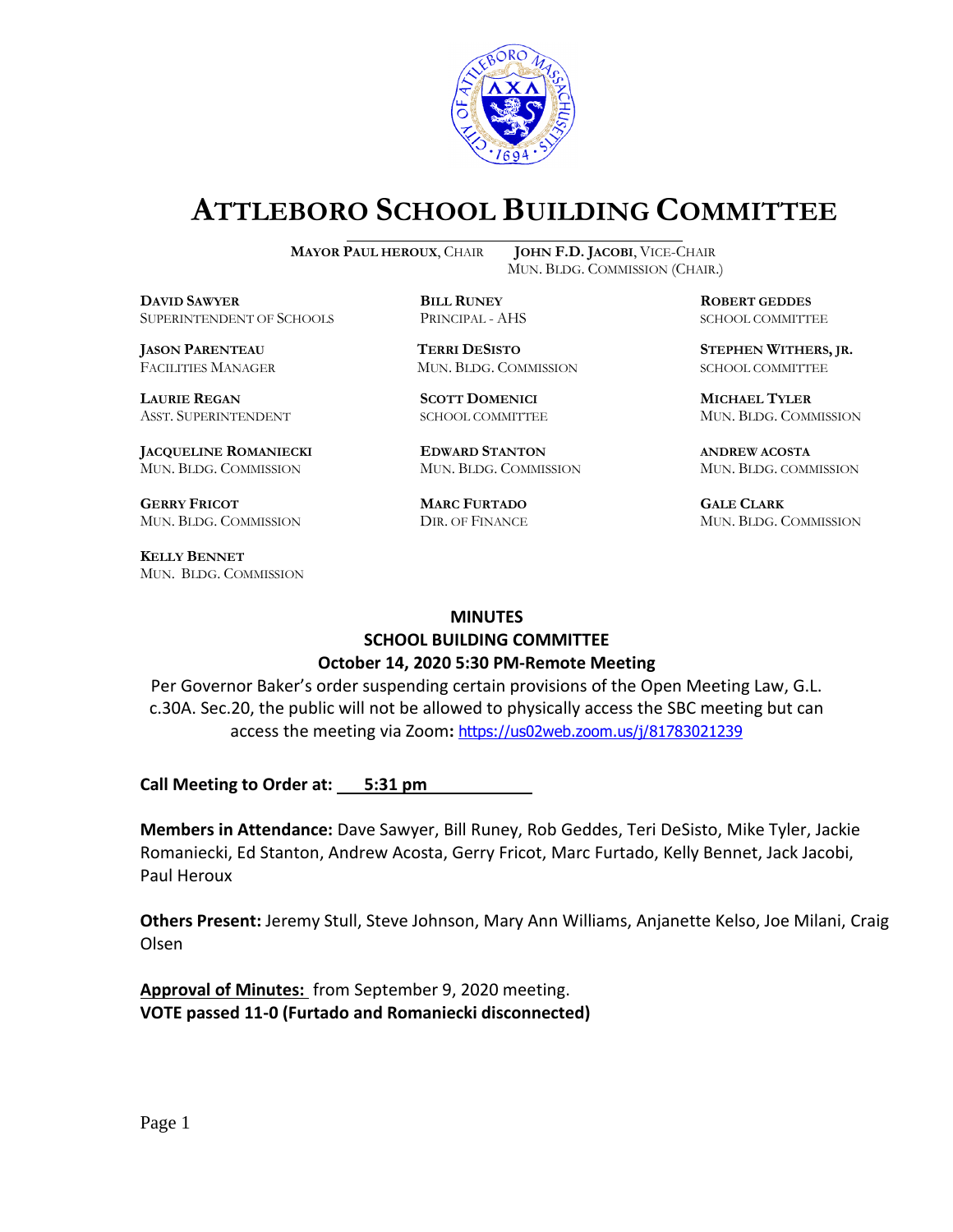#### **Bills & Payments: VOTE to approve: Passed 13-0**

| Vendor       | Invoice #            | <b>Invoice Date</b> | Amount         |
|--------------|----------------------|---------------------|----------------|
| Skanska      | 1316825-000-14223-49 | 10/7/20             | \$99.840.00    |
| Kaestle Boos | 16027.00-44          | 9/30/20             | \$109,657.00   |
| Consigli     | Application 17       | 9/30/20             | \$6.962.453.86 |
|              |                      |                     |                |
| <b>Total</b> |                      |                     | \$7,172,950.86 |

## **Attleboro High School-project update:**

# **Consigli:**

- 1. Approval of Requisition
- 2. Approval of Contingency Transfer GCT006 DFH/RFI235 Changes for \$5,818.10.
	- **a.** Construction contingency, not Owner's. Doorframe hardware revisions as a few openings were missed during drawings and buyout.
	- **b. VOTE – approved 13-0**
	- **c. Further GCT Items**
		- i. GCT007 timing issues, needed to use different installation
		- ii. GCT008 Drains on area D roof in architectural drawings were slightly different than structural drawings and needed to be relocated
		- iii. GCT009 Mason needed access for staging; cutting and patching
		- iv. GCT010 buyout item where nobody owned placing the VFDs
		- v. GCT011 Roof drains in 2 main buildings need temporary solution for rain water, as the permanent solution will be where current building is. Nobody owned it. Coordinating with DPW.
- 3. Review of CR Log distributed to members
	- a. New items start at GCR10 ACT Duct revisions . RTU orientation needed to change for supply and distribution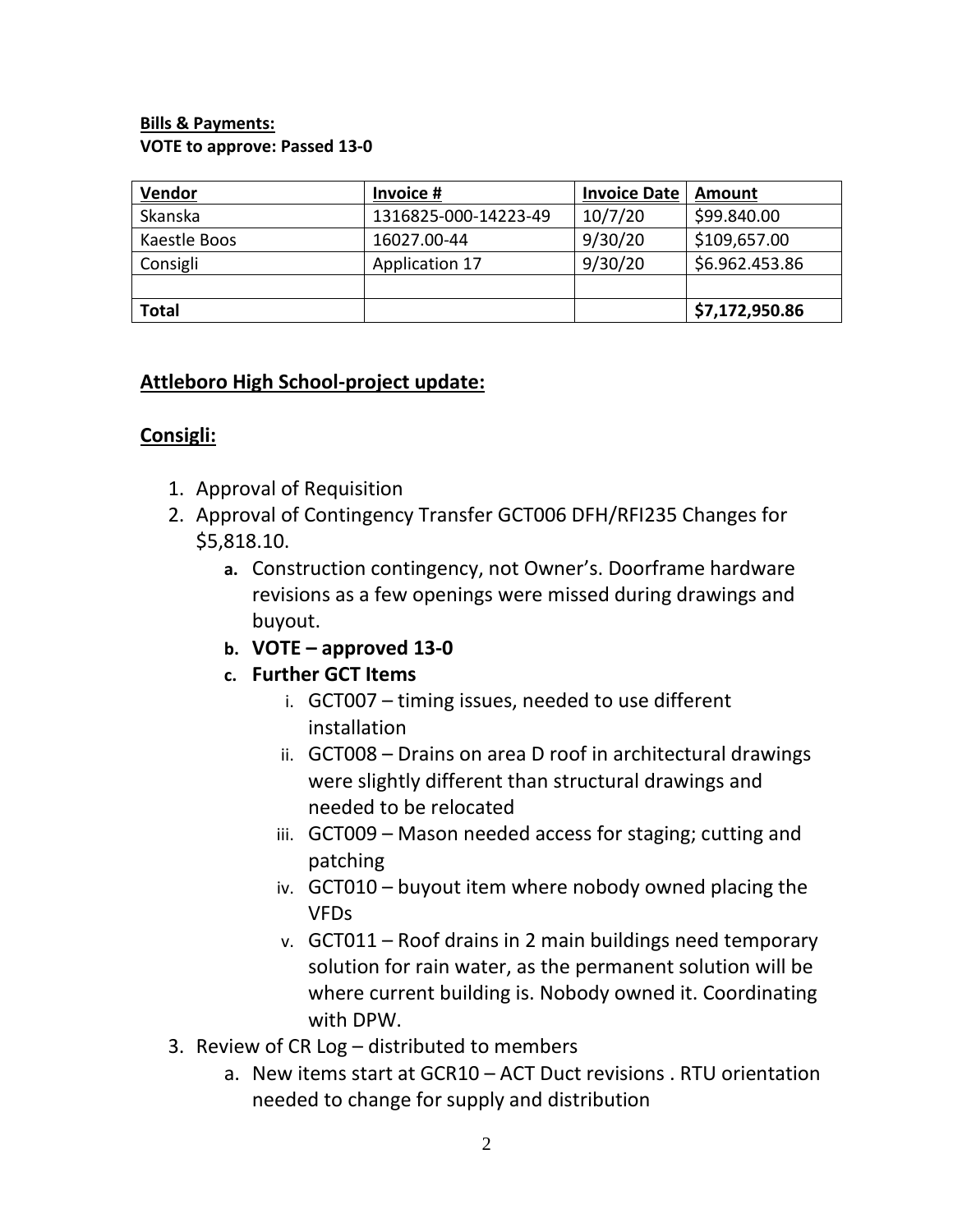- b. GCR11 Brick detail showed covering expansion joint, which wouldn't work structurally
- c. GCR12 Gas Generator credit for less piping needed
- d. GCR13 & GCR14 Clarification on detailed drawings where end of slab is.
- e. GCR15 Auditorium Roof there was a sketch that didn't make it into the addendum and thus needs revisions. It would increase the GMP if there is no allowance (construction contingency in the GMP; project contingency not in the GMP).
- f. As noted with previous changes, all of these are a product of the CM @ Risk model by starting construction before all documents are 100% complete.
- 4. Construction Update
	- a. Steel is ~95% complete. Every Building is 100% decked. Still finishing up some miscellaneous support steel and details. Steel crew to demobilize by end of October
	- b. Roofing A B and C done. Section of shop roofs complete. Sloped roof at auditorium complete. Working on lower E and will then move to D.
	- c. South side of C masonry about to start, will do the first few courses standing on deck then will have mobile staging to work upwards. Building in process of being made weather tight (white windows are temp fabric). Sheathing complete on A-C except south side of A.
	- d. Interior work progressing. First floor framing has begun. Fourth floor MEP rough ongoing, electrical ongoing. Started third floor MEP rough. A B C slabs on grade poured out, gym floor poured last week. Monumental stair forming underway
	- e. Western Fields field itself is complete. Turf installer coming back for some more rubber pellets. Foul poles installed. Baseball and softball nets installed. Dugouts and bleachers installed. Working on final grading and hydroseeding. No crownage for drainage necessary.

### **Skanska**

1. Recommendation for Window Testing – Intertek